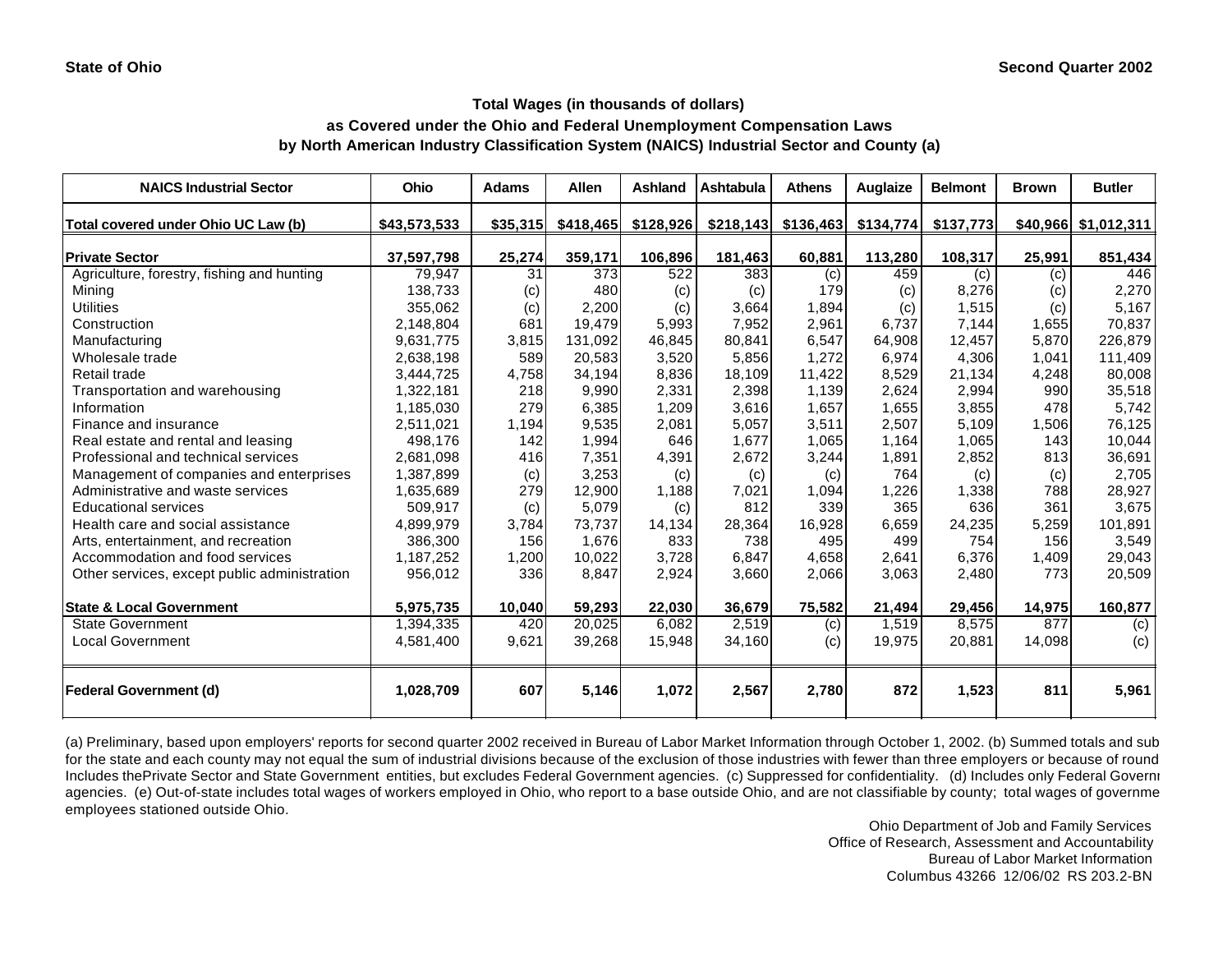**as Covered under the Ohio and Federal Unemployment Compensation Laws**

**by North American Industry Classification System (NAICS) Industrial Sector and County (a)**

| <b>NAICS Industrial Sector</b>               | Carroll  | Champaign | <b>Clark</b> | <b>Clermont</b> | <b>Clinton</b> | Columbiana | Coshocton   Crawford |        | Cuyahoga                | <b>Darke</b> |
|----------------------------------------------|----------|-----------|--------------|-----------------|----------------|------------|----------------------|--------|-------------------------|--------------|
| Total covered under Ohio UC Law (b)          | \$38.170 | \$78,559  | \$383,502    | \$393,919       | \$196,910      | \$202,669  | \$89,491             |        | $$111,406$ $$6,935,665$ | \$126,634    |
| <b>Private Sector</b>                        | 32,043   | 63,814    | 321,759      | 337,049         | 175,434        | 169,460    | 78,234               | 95,986 | 6,120,313               | 111,460      |
| Agriculture, forestry, fishing and hunting   | 83       | 369       | 3,936        | 115             | 91             | 559        | 494                  | 754    | 2,364                   | 3,372        |
| Mining                                       | 113      | (c)       | 390          | 83              | (c)            | 1,806      | 1,402                | (c)    | 2,657                   | (c)          |
| <b>Utilities</b>                             | (c)      | (c)       | 2,367        | 10,120          | (c)            | (c)        | 6,677                | (c)    | 32,145                  | (c)          |
| Construction                                 | 2,094    | 1,834     | 15,029       | 28.672          | 2.562          | 9.183      | 2,254                | 4.995  | 270.046                 | 9,328        |
| Manufacturing                                | 16,854   | 37,139    | 105,887      | 89.544          | 39,555         | 57,630     | 36,292               | 49,583 | 1,120,260               | 39,011       |
| Wholesale trade                              | 1,162    | 2,220     | 13,630       | 21,627          | 4,340          | 7,197      | 1,253                | 4,666  | 502,136                 | 6,471        |
| Retail trade                                 | 3,442    | 5,301     | 43.774       | 46.397          | 10,547         | 18,058     | 5,039                | 6,818  | 444.623                 | 9,263        |
| Transportation and warehousing               | 730      | 423       | 19,499       | 3,985           | (c)            | 11,162     | 2,639                | 797    | 189,150                 | 6,437        |
| Information                                  | 554      | 886       | 2,691        | 18,919          | 2,975          | 2,295      | 675                  | 584    | 235,058                 | 916          |
| Finance and insurance                        | 778      | 2,023     | 8,025        | 30,514          | 6,203          | 5,557      | 1,465                | 5,051  | 664,876                 | 4,539        |
| Real estate and rental and leasing           | 111      | 985       | 3,137        | 3,235           | 1,137          | 1,322      | 271                  | 281    | 108,603                 | 620          |
| Professional and technical services          | 438      | 643       | 7,466        | 16,635          | 1,455          | 5,542      | 2,923                | 3,122  | 597,409                 | 4,580        |
| Management of companies and enterprises      | (c)      | (c)       | 873          | 1.313           | 1,915          | (c)        | 166                  | 721    | 216.331                 | (c)          |
| Administrative and waste services            | 652      | 898       | 7,631        | 9,989           | 2,702          | 6,502      | 2,183                | 749    | 259,409                 | 2,469        |
| <b>Educational services</b>                  | (c)      | (c)       | 5,767        | 2,230           | (c)            | 408        | 119                  | (c)    | 142,576                 | (c)          |
| Health care and social assistance            | 2,524    | 5,662     | 56,516       | 29,534          | 7,239          | 29,585     | 10,216               | 12,993 | 892.658                 | 11,950       |
| Arts, entertainment, and recreation          | 266      | 427       | 1,728        | 2,361           | 226            | 792        | 950                  | 209    | 119,421                 | 391          |
| Accommodation and food services              | 1,127    | 2,124     | 12,010       | 11,919          | 3,195          | 5,765      | 1,684                | 2,306  | 165,993                 | 2,408        |
| Other services, except public administration | 639      | 1,383     | 11,403       | 9,859           | 1,809          | 4,093      | 1,532                | 1,270  | 154,599                 | 2,411        |
| <b>State &amp; Local Government</b>          | 6,127    | 14,745    | 61,743       | 56,870          | 21,476         | 33,209     | 11,257               | 15,420 | 815,352                 | 15,174       |
| <b>State Government</b>                      | 321      | 583       | 4,390        | 4.945           | 1,454          | 3,058      | 468                  | 1,176  | 61.273                  | 575          |
| <b>Local Government</b>                      | 5,805    | 14,162    | 57,353       | 51,925          | 20,023         | 30,151     | 10,788               | 14,244 | 754,079                 | 14,599       |
| <b>Federal Government (d)</b>                | 446      | 726       | 7,023        | 3,350           | 1,828          | 7,271      | 993                  | 753    | 226,169                 | 1,087        |

(a) Preliminary, based upon employers' reports for second quarter 2002 received in Bureau of Labor Market Information through October 1, 2002. (b) Summed totals and subt for the state and each county may not equal the sum of industrial divisions because of the exclusion of those industries with fewer than three employers or because of roundi Includes thePrivate Sector and State Government entities, but excludes Federal Government agencies. (c) Suppressed for confidentiality. (d) Includes only Federal Government agencies. (e) Out-of-state includes total wages of workers employed in Ohio, who report to a base outside Ohio, and are not classifiable by county; total wages of government employees stationed outside Ohio.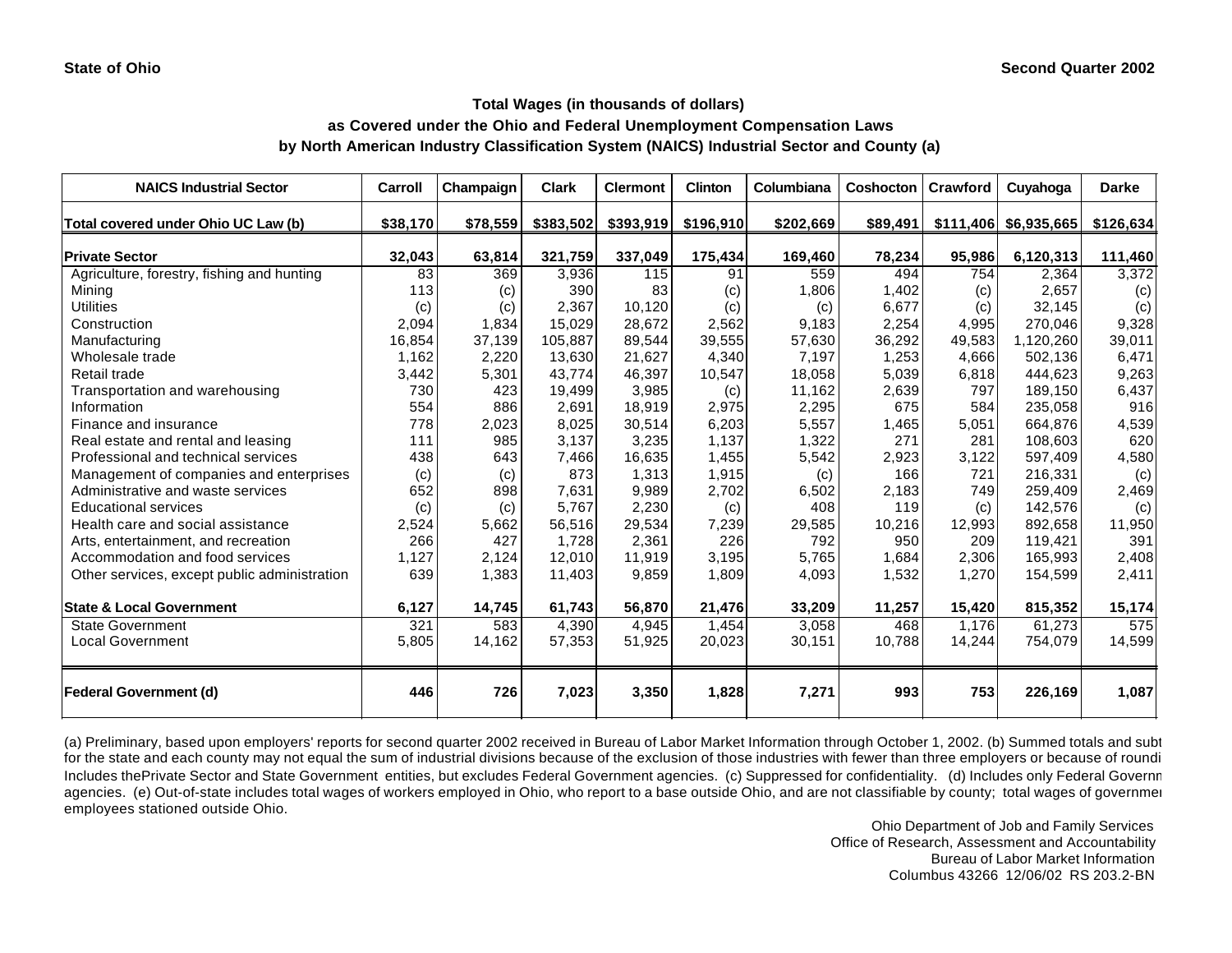## **as Covered under the Ohio and Federal Unemployment Compensation Laws by North American Industry Classification System (NAICS) Industrial Sector and County (a)**

| <b>NAICS Industrial Sector</b>               | <b>Defiance</b> | <b>Delaware</b> | Erie               | <b>Fairfield</b> | <b>Fayette</b> | <b>Franklin</b> | <b>Fulton</b> | Gallia   | Geauga    | Greene    |
|----------------------------------------------|-----------------|-----------------|--------------------|------------------|----------------|-----------------|---------------|----------|-----------|-----------|
| Total covered under Ohio UC Law (b)          | \$147,070       | \$379,435       | \$296,879          | \$226,702        | \$68,190       | \$6,202,984     | \$150,980     | \$86,217 | \$239,877 | \$379,428 |
| <b>Private Sector</b>                        | 131,551         | 334,178         | 253,249            | 167,018          | 55,989         | 5,232,522       | 133,981       | 70,212   | 208,927   | 298,994   |
| Agriculture, forestry, fishing and hunting   | 128             | 809             | 1,336              | (c)              | 80             | 2,267           | 1,676         | 220      | 1,658     | 753       |
| Mining                                       | (c)             | (c)             | 2,178              | (c)              | (c)            | 4,273           | (c)           | (c)      | (c)       | (c)       |
| <b>Utilities</b>                             | (c)             | (c)             | (c)                | 2,031            | (c)            | 58,781          | (c)           | 12,492   | (c)       | (c)       |
| Construction                                 | 5,537           | 25,465          | 11,080             | 17,816           | 1,975          | 294,142         | 9,538         | 3,066    | 18,752    | 13,469    |
| Manufacturing                                | 76,524          | 47,962          | 106,907            | 48,388           | 24,681         | 567,714         | 80,575        | 9,966    | 81,403    | 43,504    |
| Wholesale trade                              | 5,024           | 21,672          | 15,253             | 5,554            | 2,951          | 345,825         | 8,596         | 1,671    | 15.489    | 15,063    |
| Retail trade                                 | 12.639          | 40,273          | 21,447             | 23,340           | 10,652         | 576,124         | 8.377         | 6.971    | 16.069    | 43,924    |
| Transportation and warehousing               | 2,675           | 4,584           | 6,870              | 3.780            | 2,347          | 245,889         | 1,365         | 3,034    | 5,386     | 5,094     |
| Information                                  | 1,640           | 3,106           | 3,264              | 1,854            | 345            | 289,952         | 1,013         | 916      | 1,403     | 11,802    |
| Finance and insurance                        | 4,635           | 60,277          | 6,310              | 5,812            | 2,319          | 578,825         | 3,277         | 2,459    | 6,450     | 14,738    |
| Real estate and rental and leasing           | 460             | 4,735           | 1,803              | 2,329            | 611            | 96,505          | 839           | 435      | 1,026     | 3,167     |
| Professional and technical services          | 1,962           | 48,452          | 6,179              | 8,280            | 802            | 532,217         | 1,824         | 362      | 8,775     | 66,452    |
| Management of companies and enterprises      | 1,090           | 13,517          | 267                | 1,489            | (c)            | 269,413         | (c)           | (c)      | 1,273     | 5,704     |
| Administrative and waste services            | 1,667           | 9,547           | 5,620              | 5,506            | 725            | 308,456         | 2,121         | 1,418    | 11,538    | 11,203    |
| <b>Educational services</b>                  | 1,503           | 6,377           | (c)                | 1,145            | (c)            | 55,820          | (c)           | (c)      | 3,380     | 12,258    |
| Health care and social assistance            | 10,342          | 19,149          | 30,037             | 22,185           | 4,446          | 604,734         | 8,608         | 19,907   | 21,056    | 28,682    |
| Arts, entertainment, and recreation          | 413             | 7,799           | (c)                | 1,056            | 316            | 43,163          | 1,039         | 226      | 2,519     | 2,635     |
| Accommodation and food services              | 2,758           | 12,428          | 12,704             | 9,753            | 2,579          | 193,538         | 2,221         | 2,538    | 5,765     | 13,401    |
| Other services, except public administration | 2,283           | 5,881           | 5,159              | 6,230            | 989            | 164,886         | 1,934         | 1,830    | 5,143     | 5,717     |
| <b>State &amp; Local Government</b>          | 15,519          | 45,257          | 43,630             | 59,684           | 12,201         | 970,462         | 16,999        | 16,005   | 30,949    | 80,434    |
| <b>State Government</b>                      | 1,244           | 11,718          | $\overline{9,699}$ | 8,639            | 559            | 470,693         | 1,629         | (c)      | 1,817     | 26,662    |
| <b>Local Government</b>                      | 14,275          | 33,539          | 33,931             | 51,044           | 11,642         | 499,769         | 15,370        | (c)      | 29,132    | 53,772    |
| <b>Federal Government (d)</b>                | 1,103           | 2,898           | 2,230              | 2,865            | 570            | 150,471         | 990           | 826      | 1,356     | 168,013   |

(a) Preliminary, based upon employers' reports for second quarter 2002 received in Bureau of Labor Market Information through October 1, 2002. (b) Summed totals and subto for the state and each county may not equal the sum of industrial divisions because of the exclusion of those industries with fewer than three employers or because of roundin Includes thePrivate Sector and State Government entities, but excludes Federal Government agencies. (c) Suppressed for confidentiality. (d) Includes only Federal Government agencies. (e) Out-of-state includes total wages of workers employed in Ohio, who report to a base outside Ohio, and are not classifiable by county; total wages of government employees stationed outside Ohio.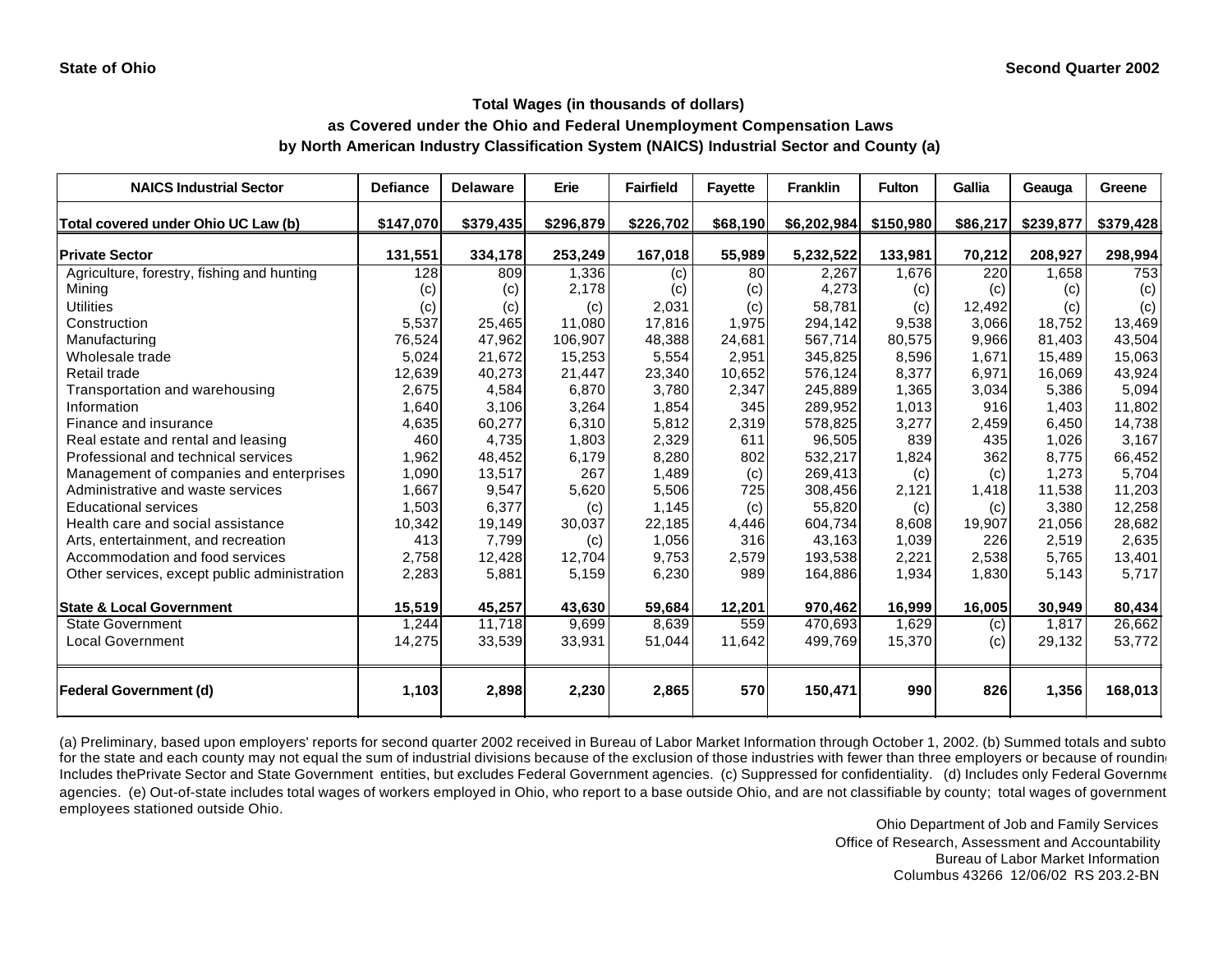## **as Covered under the Ohio and Federal Unemployment Compensation Laws by North American Industry Classification System (NAICS) Industrial Sector and County (a)**

| <b>NAICS Industrial Sector</b>               | <b>Guernsey</b> | <b>Hamilton</b> | <b>Hancock</b> | <b>Hardin</b> | <b>Harrison</b> | <b>Henry</b> | Highland | Hocking  | <b>Holmes</b> | Huron     |
|----------------------------------------------|-----------------|-----------------|----------------|---------------|-----------------|--------------|----------|----------|---------------|-----------|
| Total covered under Ohio UC Law (b)          | \$93,436        | \$5,127,367     | \$352,984      | \$57,079      | \$23,057        | \$79,879     | \$71,243 | \$41,080 | \$98,016      | \$183,321 |
| <b>Private Sector</b>                        | 72,285          | 4,650,516       | 327,566        | 46,447        | 18,015          | 64,773       | 53,391   | 28,399   | 87,568        | 163,468   |
| Agriculture, forestry, fishing and hunting   | (c)             | 1,129           | (c)            | 157           | 220             | 491          | (c)      | 103      | 1,000         | 1,820     |
| Mining                                       | 1,071           | 1.764           | 40,312         | (c)           | 4,062           | (c)          | 1,211    | (c)      | 1,339         | (c)       |
| Utilities                                    | 672             | 49,664          | 1,623          | 574           | (c)             | 241          | 724      | (c)      | (c)           | (c)       |
| Construction                                 | 4,890           | 232,752         | 9.107          | 1.133         | 550             | 4,913        | 2,170    | 2,012    | 7,697         | 15,368    |
| Manufacturing                                | 21,821          | 856,118         | 123,862        | 21,371        | 4.867           | 32,215       | 22,386   | 10.749   | 41.548        | 83,677    |
| Wholesale trade                              | 3,030           | 376,014         | 9,931          | 2,402         | 1,290           | 1,922        | 1,364    | 1,181    | 4,146         | 5,746     |
| Retail trade                                 | 8,830           | 322,228         | 28,034         | 4,327         | 1,395           | 5,634        | 6,981    | 4,471    | 8,029         | 11,174    |
| Transportation and warehousing               | 1,987           | 120,088         | 15,154         | 617           | 450             | 4,461        | 1,268    | 663      | 2,654         | 7,277     |
| Information                                  | 1,324           | 174,079         | 4,078          | 529           | 152             | 809          | 2,538    | 332      | 481           | 2,673     |
| Finance and insurance                        | 2,631           | 332,642         | 8,762          | 1,209         | (c)             | 1,959        | 3,996    | 1,126    | 2,389         | 3,030     |
| Real estate and rental and leasing           | 468             | 79,266          | 2,283          | 176           | 363             | (c)          | 427      | 275      | 130           | 733       |
| Professional and technical services          | 1,820           | 458,509         | 5.178          | 569           | 263             | 651          | 731      | 562      | 1.969         | 4,257     |
| Management of companies and enterprises      | (c)             | 460.049         | 6,426          | (c)           | (c)             | (c)          | (c)      | (c)      | 529           | (c)       |
| Administrative and waste services            | 3,282           | 207,551         | 17,378         | 223           | 195             | 788          | 824      | 528      | 2,301         | 1,838     |
| <b>Educational services</b>                  | 99              | 59,216          | (c)            | (c)           | (c)             | 150          | (c)      | 143      | (c)           | (c)       |
| Health care and social assistance            | 13,819          | 604.022         | 33,265         | 3,851         | 2,937           | 5,890        | 5,436    | 2.604    | 7,341         | 15,518    |
| Arts, entertainment, and recreation          | 247             | 63,618          | 1,019          | 165           | 200             | 55           | 58       | 345      | 250           | 431       |
| Accommodation and food services              | 4,124           | 131,574         | 8,463          | 1,748         | 296             | 1,062        | 2,283    | 1,624    | 3,200         | 4,716     |
| Other services, except public administration | 1,452           | 120,235         | 5,416          | 854           | 322             | 1,149        | 852      | 782      | 2,139         | 2,479     |
| <b>State &amp; Local Government</b>          | 21,150          | 476,850         | 25,418         | 10,632        | 5,042           | 15,106       | 17,852   | 12,681   | 10,449        | 19,853    |
| <b>State Government</b>                      | 9,035           | (c)             | 2,487          | 375           | 279             | 1,976        | 1,239    | 4,349    | 364           | 1,023     |
| <b>Local Government</b>                      | 12,116          | (c)             | 22,931         | 10,256        | 4,763           | 13,130       | 16,614   | 8,332    | 10,085        | 18,831    |
| Federal Government (d)                       | 1,041           | 132,168         | 1,943          | 757           | 549             | 733          | 1,171    | 444      | 682           | 1,405     |

(a) Preliminary, based upon employers' reports for second quarter 2002 received in Bureau of Labor Market Information through October 1, 2002. (b) Summed totals and subto for the state and each county may not equal the sum of industrial divisions because of the exclusion of those industries with fewer than three employers or because of roundin Includes thePrivate Sector and State Government entities, but excludes Federal Government agencies. (c) Suppressed for confidentiality. (d) Includes only Federal Government agencies. (e) Out-of-state includes total wages of workers employed in Ohio, who report to a base outside Ohio, and are not classifiable by county; total wages of government employees stationed outside Ohio.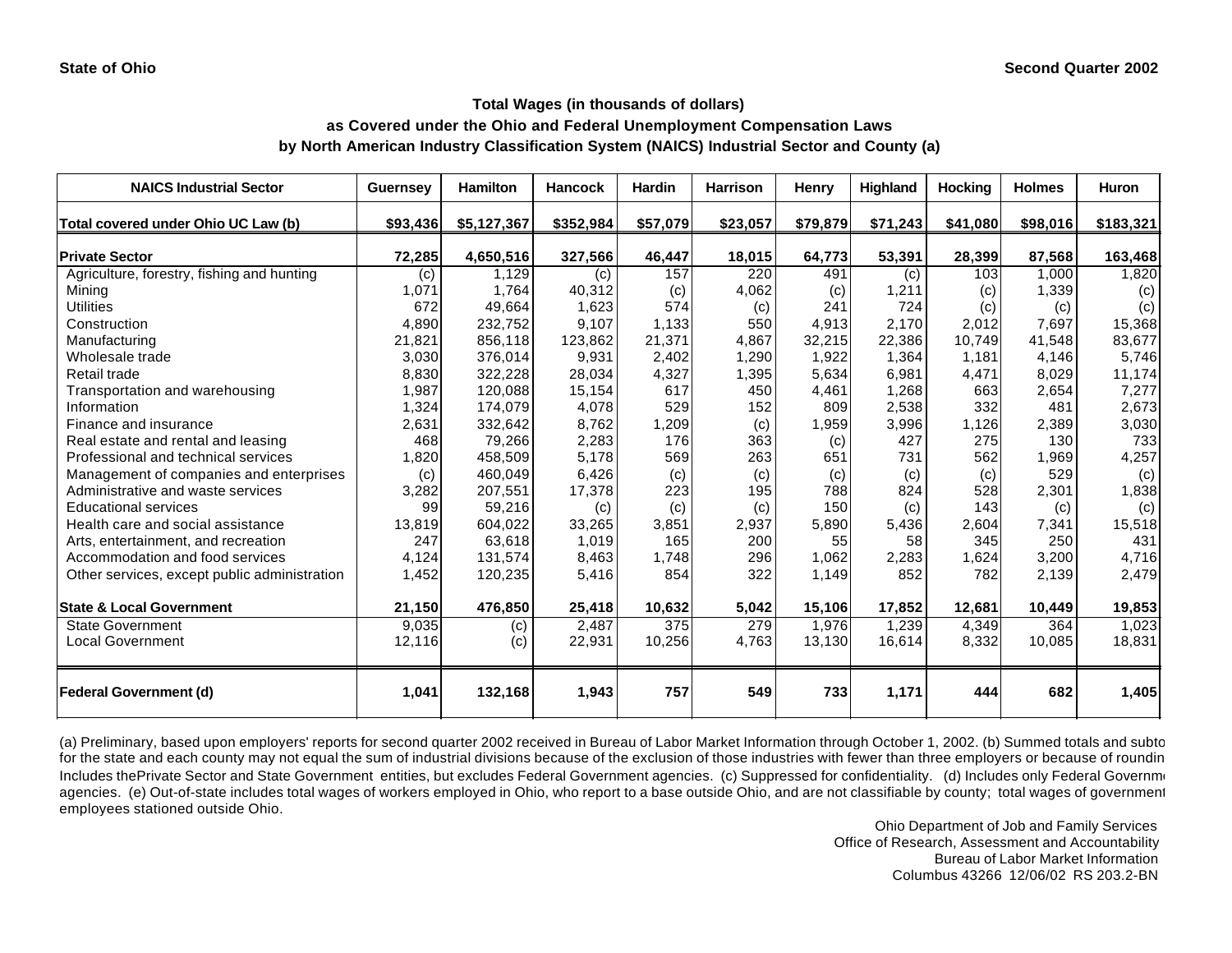## **as Covered under the Ohio and Federal Unemployment Compensation Laws by North American Industry Classification System (NAICS) Industrial Sector and County (a)**

| <b>NAICS Industrial Sector</b>               | Jackson  | <b>Jefferson</b> | Knox      | Lake      | Lawrence | Licking   | Logan     | Lorain  | Lucas                 | <b>Madison</b> |
|----------------------------------------------|----------|------------------|-----------|-----------|----------|-----------|-----------|---------|-----------------------|----------------|
| Total covered under Ohio UC Law (b)          | \$66,981 | \$173,811        | \$127,739 | \$745,322 | \$63,009 | \$370,675 | \$155,103 |         | \$780,419 \$1,901,797 | \$102,084      |
| <b>Private Sector</b>                        | 56,112   | 147,551          | 106,129   | 647,521   | 43,242   | 311,372   | 139,708   | 652,558 | 1,614,585             | 73,701         |
| Agriculture, forestry, fishing and hunting   | 1,347    | (c)              | 448       | 8,711     | 14       | 5,289     | 415       | 4,607   | 2,556                 | 455            |
| Mining                                       | 3,091    | 472              | 811       | (c)       | (c)      | (c)       | 743       | (c)     | 1,313                 | (c)            |
| <b>Utilities</b>                             | (c)      | 12,533           | 524       | 8,704     | 895      | 2,305     | (c)       | 6,608   | 11,781                | (c)            |
| Construction                                 | 3,029    | 18,069           | 9,932     | 40,803    | 4,484    | 25,643    | 5,101     | 45,638  | 107.080               | 3,304          |
| Manufacturing                                | 25,209   | 35.084           | 42,451    | 246,704   | 4,288    | 78,412    | 76,434    | 266,320 | 416,021               | 30,446         |
| Wholesale trade                              | 1,433    | 4,930            | 3,189     | 41,695    | 1,066    | 7,274     | 3,637     | 22,469  | 91,860                | 3,429          |
| Retail trade                                 | 6,916    | 14,112           | 9,234     | 73.097    | 9.182    | 45.729    | 8.198     | 63,559  | 150,478               | 7,050          |
| Transportation and warehousing               | 1,362    | 2,885            | 992       | 7,080     | 4,526    | 12,765    | 9,760     | 15,323  | 58,286                | 2,499          |
| Information                                  | 611      | 4,335            | 1,575     | 6,824     | 857      | 5,947     | 864       | 11,412  | 37,240                | 384            |
| Finance and insurance                        | 2,111    | 3,247            | 2,601     | 18,036    | 1,908    | 21,607    | 3,712     | 15,682  | 66,897                | 1,194          |
| Real estate and rental and leasing           | 161      | 1,388            | 754       | 5,229     | 281      | 5,798     | 1,099     | 5,665   | 22,319                | 439            |
| Professional and technical services          | 756      | 3,019            | 1,795     | 33,586    | 1,153    | 15,661    | 5,149     | 17,087  | 97,793                | 3,857          |
| Management of companies and enterprises      | 952      | (c)              | 372       | (c)       | (c)      | (c)       | (c)       | (c)     | 33,945                | (c)            |
| Administrative and waste services            | 841      | 3.898            | 1,753     | 21.089    | 1,496    | 9.138     | 8.418     | 23.049  | 91.126                | 1,773          |
| <b>Educational services</b>                  | (c)      | 3,750            | 9,582     | 5,164     | 130      | 7,953     | 99        | 16,424  | 18,234                | 194            |
| Health care and social assistance            | 4,920    | 30,835           | 13,637    | 69,403    | 8,083    | 41,288    | 9,745     | 91,205  | 297,943               | 15,220         |
| Arts, entertainment, and recreation          | 193      | 1,159            | 705       | 3,987     | 253      | 1,944     | 695       | 4,409   | 13,639                | 90             |
| Accommodation and food services              | 1,745    | 4,457            | 3,462     | 23,886    | 2,695    | 11,934    | 2,795     | 19,101  | 53,649                | 2,703          |
| Other services, except public administration | 1,009    | 3,280            | 2,311     | 17,451    | 1,380    | 9,439     | 2,626     | 18,578  | 42,424                | 597            |
| <b>State &amp; Local Government</b>          | 10,869   | 26,260           | 21,610    | 97,801    | 19,767   | 59,303    | 15,396    | 127,861 | 287,211               | 28,382         |
| <b>State Government</b>                      | 1.748    | 1,123            | (c)       | 1.376     | 2,399    | 9,379     | 987       | 13.525  | 96.088                | 15,557         |
| <b>Local Government</b>                      | 9,121    | 25,137           | (c)       | 96,425    | 17,368   | 49,924    | 14,408    | 114,336 | 191,123               | 12,826         |
| <b>Federal Government (d)</b>                | 748      | 2,605            | 1,086     | 5,574     | 1,307    | 6,323     | 1,645     | 28,397  | 24,756                | 853            |

(a) Preliminary, based upon employers' reports for second quarter 2002 received in Bureau of Labor Market Information through October 1, 2002. (b) Summed totals and subt for the state and each county may not equal the sum of industrial divisions because of the exclusion of those industries with fewer than three employers or because of roundi Includes thePrivate Sector and State Government entities, but excludes Federal Government agencies. (c) Suppressed for confidentiality. (d) Includes only Federal Government agencies. (e) Out-of-state includes total wages of workers employed in Ohio, who report to a base outside Ohio, and are not classifiable by county; total wages of government employees stationed outside Ohio.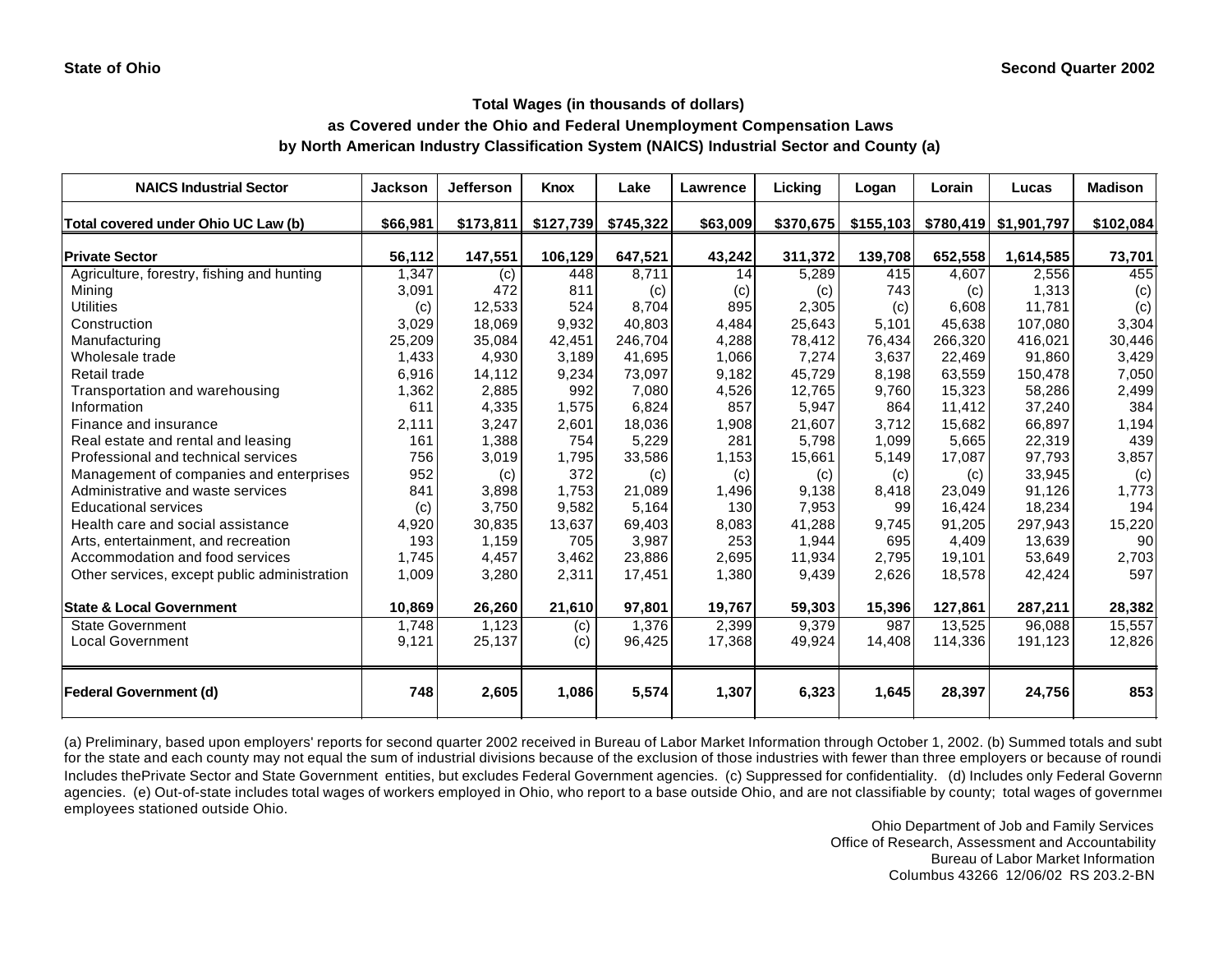## **as Covered under the Ohio and Federal Unemployment Compensation Laws by North American Industry Classification System (NAICS) Industrial Sector and County (a)**

| <b>NAICS Industrial Sector</b>               | <b>Mahoning</b> | <b>Marion</b> | <b>Medina</b> | <b>Meigs</b> | Mercer   | <b>Miami</b> | <b>Monroe</b> | <b>Montgomery</b> | Morgan   | <b>Morrow</b> |
|----------------------------------------------|-----------------|---------------|---------------|--------------|----------|--------------|---------------|-------------------|----------|---------------|
| Total covered under Ohio UC Law (b)          | \$706,131       | \$201,993     | \$393,505     | \$24,785     | \$98,238 | \$306,854    | \$31,011      | \$2,459,991       | \$22,716 | \$38,661      |
| <b>Private Sector</b>                        | 596,825         | 154,407       | 338,686       | 18,515       | 79,390   | 268,043      | 26,133        | 2,189,760         | 18,055   | 27,721        |
| Agriculture, forestry, fishing and hunting   | 999             | 416           | 1,154         | 619          | 1,389    | 469          | 99            | 1,639             | 35       | 100           |
| Mining                                       | 2,473           | 254           | (c)           | 3,916        | (c)      | 840          | 126           | (c)               | (c)      | 145           |
| <b>Utilities</b>                             | 7,885           | (c)           | (c)           | (c)          | (c)      | 1,566        | (c)           | (c)               | 4,383    | (c)           |
| Construction                                 | 48,420          | 9,338         | 26,796        | 4,206        | 7,406    | 15,023       | 1,205         | 99,542            | 2,486    | 1,647         |
| Manufacturing                                | 90,972          | 62,535        | 93,868        | 904          | 32,607   | 115,664      | 18,948        | 593,519           | 5,008    | 13,616        |
| Wholesale trade                              | 40,848          | 4,530         | 30,639        | 371          | 5,025    | 17,385       | 532           | 123,388           | 584      | 773           |
| Retail trade                                 | 81,376          | 16.401        | 38,667        | 2,855        | 7.647    | 27,744       | 1,185         | 159,841           | 1,364    | 2,971         |
| Transportation and warehousing               | 19,792          | 4,817         | 7,135         | 223          | 4,154    | 5,729        | 513           | 84,951            | (c)      | 1,037         |
| Information                                  | 18,345          | (c)           | 4,788         | (c)          | 1,110    | 2,725        | 249           | 121,001           | 230      | 240           |
| Finance and insurance                        | 28,848          | 3,298         | 9,313         | 835          | 4,441    | 6,824        | 1,186         | 102,083           | 533      | 472           |
| Real estate and rental and leasing           | 7,821           | 1,824         | 2,828         | 49           | 378      | 1.719        | 15            | 25,548            | 11       | 189           |
| Professional and technical services          | 24,731          | 7,505         | 22,611        | 294          | 2,047    | 5,949        | 243           | 176,574           | 167      | 477           |
| Management of companies and enterprises      | 8,186           | (c)           | 21,419        | (c)          | (c)      | 13,611       | (c)           | 64,016            | (c)      | (c)           |
| Administrative and waste services            | 36,634          | 1,638         | 21,340        | 98           | 1,155    | 8,729        | 129           | 106,512           | 72       | 459           |
| <b>Educational services</b>                  | 6,173           | 372           | 1,044         | (c)          | 15       | 859          | (c)           | 41,648            | (c)      | (c)           |
| Health care and social assistance            | 129,052         | 18,260        | 34,932        | 2,230        | 6,246    | 28,148       | 859           | 342,424           | 1,610    | 3,809         |
| Arts, entertainment, and recreation          | 2,610           | 474           | 3,186         | 71           | 479      | 1,062        | 71            | 10,569            | 41       | 165           |
| Accommodation and food services              | 24,080          | 5,480         | 11,404        | 933          | 2,221    | 8,367        | 338           | 65,578            | 404      | 967           |
| Other services, except public administration | 17,581          | 3,853         | 6,757         | 356          | 2,533    | 5,631        | 276           | 57,200            | 148      | 343           |
| <b>State &amp; Local Government</b>          | 109,307         | 47,585        | 54,819        | 6,271        | 18,849   | 38,811       | 4,878         | 270,231           | 4,661    | 10,940        |
| <b>State Government</b>                      | 28,376          | 15,391        | 1,854         | 402          | 1,894    | 1,551        | 330           | 23,599            | 576      | 902           |
| <b>Local Government</b>                      | 80,931          | 32,194        | 52,966        | 5,869        | 16,955   | 37,260       | 4,547         | 246,632           | 4,085    | 10,038        |
| <b>Federal Government (d)</b>                | 17,151          | 1,621         | 3,440         | 701          | 952      | 2,264        | 537           | 70,348            | 363      | 526           |

(a) Preliminary, based upon employers' reports for second quarter 2002 received in Bureau of Labor Market Information through October 1, 2002. (b) Summed totals and subt for the state and each county may not equal the sum of industrial divisions because of the exclusion of those industries with fewer than three employers or because of roundi Includes thePrivate Sector and State Government entities, but excludes Federal Government agencies. (c) Suppressed for confidentiality. (d) Includes only Federal Government agencies. (e) Out-of-state includes total wages of workers employed in Ohio, who report to a base outside Ohio, and are not classifiable by county; total wages of government employees stationed outside Ohio.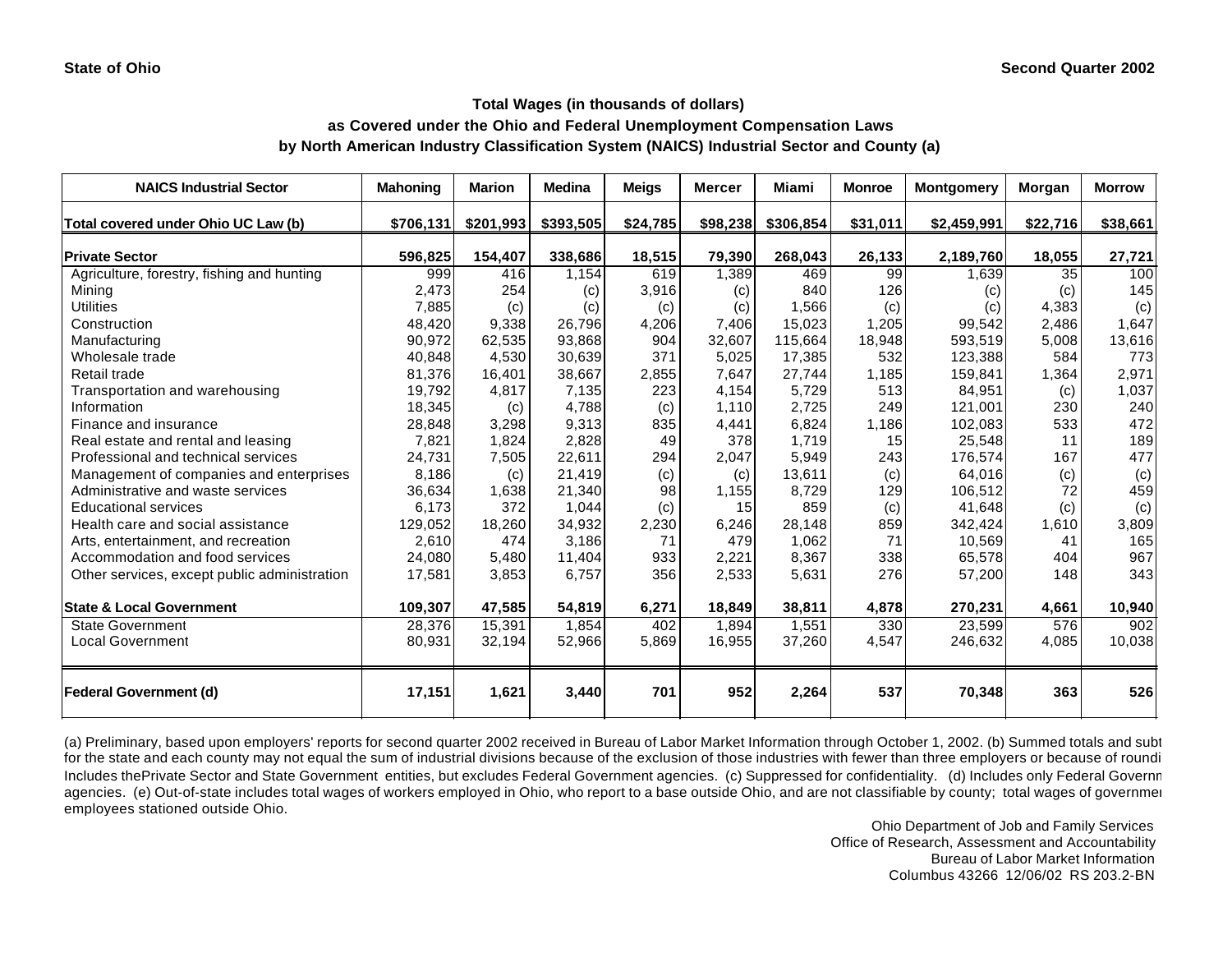## **as Covered under the Ohio and Federal Unemployment Compensation Laws by North American Industry Classification System (NAICS) Industrial Sector and County (a)**

| <b>NAICS Industrial Sector</b>               | <b>Muskingum</b> | <b>Noble</b> | <b>Ottawa</b> | Paulding | Perry    | Pickaway  | <b>Pike</b> | Portage   | Preble   | <b>Putnam</b> |
|----------------------------------------------|------------------|--------------|---------------|----------|----------|-----------|-------------|-----------|----------|---------------|
| Total covered under Ohio UC Law (b)          | \$260,371        | \$22,827     | \$98,811      | \$35,062 | \$42,554 | \$124,110 | \$76,610    | \$399,711 | \$75,605 | \$77,300      |
| <b>Private Sector</b>                        | 224,053          | 13,840       | 82,122        | 26,396   | 32,754   | 87,212    | 63,498      | 285,578   | 61,541   | 65,253        |
| Agriculture, forestry, fishing and hunting   | 142              | 131          | 608           | 1,696    | 98       | 672       | (c)         | (c)       | 250      | 595           |
| Mining                                       | 4,029            | 773          | 2,054         | (c)      | 1,825    | (c)       | (c)         | 1,937     | 320      | (c)           |
| <b>Utilities</b>                             | 3,169            | 202          | (c)           | (c)      | 401      | (c)       | (c)         | (c)       | (c)      | (c)           |
| Construction                                 | 10,323           | 507          | 3.737         | 755      | 5,980    | 5,221     | 2,624       | 20,183    | 2,620    | 6,346         |
| Manufacturing                                | 59,824           | 6,423        | 25,193        | 11,724   | 11,801   | 47,737    | 40,580      | 121,316   | 34,724   | 37,660        |
| Wholesale trade                              | 26,396           | 534          | 1,801         | 3,758    | 894      | 2,748     | 744         | 22,117    | 2.685    | 1,768         |
| Retail trade                                 | 31,397           | 1,381        | 9,990         | 2,469    | 2,749    | 7.294     | 4,181       | 30,022    | 5.697    | 4,495         |
| Transportation and warehousing               | 4,815            | 478          | 3,820         | 717      | 284      | 2,569     | 425         | 7,976     | 3,544    | 1,606         |
| Information                                  | 2,259            | 117          | 841           | 176      | 513      | 686       | 619         | 5,189     | 270      | 614           |
| Finance and insurance                        | 6,250            | 532          | 2,758         | 746      | 1,285    | 2,179     | 1,190       | 5,228     | 1,523    | 2,512         |
| Real estate and rental and leasing           | 1,547            | (c)          | 778           | 108      | 100      | 1,811     | 498         | 2,258     | 318      | 138           |
| Professional and technical services          | 3,937            | 147          | 1.181         | 630      | 1,112    | 1,572     | 1,907       | 9,114     | 943      | 642           |
| Management of companies and enterprises      | 4,471            | (c)          | (c)           | (c)      | (c)      | (c)       | (c)         | 3,767     | (c)      | (c)           |
| Administrative and waste services            | 3,568            | 96           | 1.216         | 124      | 391      | 1,729     | 607         | 6,729     | 1,535    | 1,184         |
| <b>Educational services</b>                  | 3,268            | (c)          | 187           | (c)      | (c)      | (c)       | 128         | 4,081     | 22       | (c)           |
| Health care and social assistance            | 43,073           | 1,816        | 7,870         | 1,530    | 3,645    | 7,312     | 5,850       | 19,383    | 3,430    | 4,100         |
| Arts, entertainment, and recreation          | 1,105            | 37           | 3,537         | (c)      | 161      | 468       | 48          | 7,296     | 171      | 332           |
| Accommodation and food services              | 8,498            | 423          | 6,165         | 468      | 863      | 2,915     | 1,595       | 11,250    | 2,085    | 1,341         |
| Other services, except public administration | 5,982            | 225          | 2,521         | 647      | 500      | 1,372     | 609         | 7,047     | 1,267    | 1,227         |
|                                              |                  |              |               |          |          |           |             |           |          |               |
| <b>State &amp; Local Government</b>          | 36,318           | 8,987        | 16,689        | 8,666    | 9,800    | 36,898    | 13,112      | 114,134   | 14.064   | 12,047        |
| <b>State Government</b>                      | 4,149            | (c)          | 1,994         | 301      | 479      | 17,965    | 810         | 48,242    | 1,893    | 497           |
| <b>Local Government</b>                      | 32,169           | (c)          | 14,695        | 8,365    | 9,321    | 18,932    | 12,302      | 65,891    | 12,171   | 11,550        |
| <b>Federal Government (d)</b>                | 3,101            | 221          | 1,639         | 432      | 597      | 862       | 744         | 3,143     | 809      | 671           |

(a) Preliminary, based upon employers' reports for second quarter 2002 received in Bureau of Labor Market Information through October 1, 2002. (b) Summed totals and subto for the state and each county may not equal the sum of industrial divisions because of the exclusion of those industries with fewer than three employers or because of roundin Includes thePrivate Sector and State Government entities, but excludes Federal Government agencies. (c) Suppressed for confidentiality. (d) Includes only Federal Government agencies. (e) Out-of-state includes total wages of workers employed in Ohio, who report to a base outside Ohio, and are not classifiable by county; total wages of government employees stationed outside Ohio.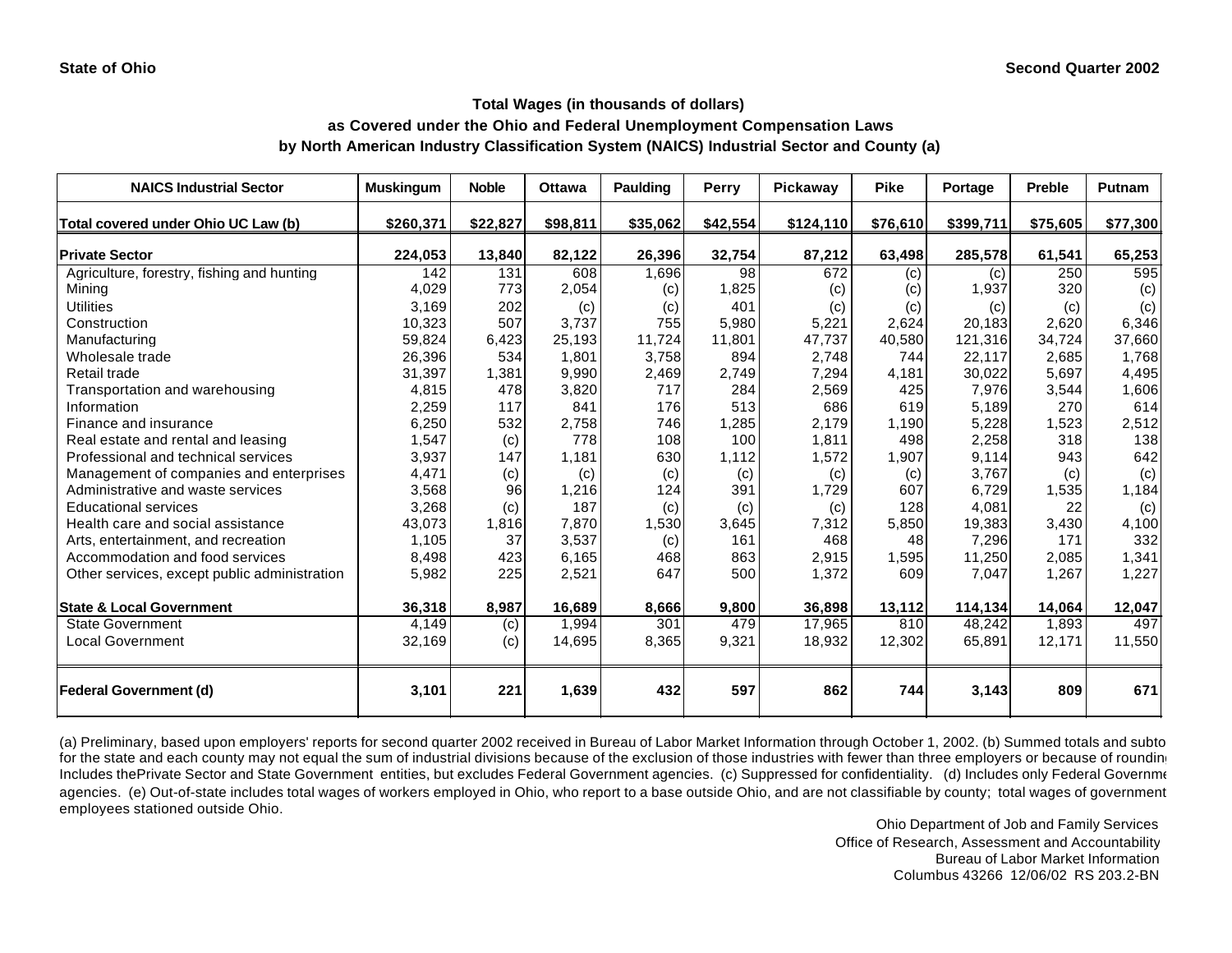# **as Covered under the Ohio and Federal Unemployment Compensation Laws by North American Industry Classification System (NAICS) Industrial Sector and County (a)**

| <b>NAICS Industrial Sector</b>               | <b>Richland</b> | <b>Ross</b> | <b>Sandusky</b> | <b>Scioto</b> | <b>Seneca</b> | <b>Shelby</b> | <b>Stark</b>                         | <b>Summit</b> | <b>Trumbull</b> | <b>Tuscarawas</b> |
|----------------------------------------------|-----------------|-------------|-----------------|---------------|---------------|---------------|--------------------------------------|---------------|-----------------|-------------------|
| Total covered under Ohio UC Law (b)          | \$444,613       | \$201,675   | \$186,014       | \$158,190     | \$145,222     |               | $$236,779$ $$1,254,283$ $$2,162,006$ |               | \$717,101       | \$218,487         |
| <b>Private Sector</b>                        | 370,696         | 159,076     | 160,270         | 115,108       | 123,162       | 216,584       | 1,107,570                            | 1,897,519     | 632,390         | 184,877           |
| Agriculture, forestry, fishing and hunting   | 653             | (c)         | 679             | 200           | 593           | 201           | 1,341                                | 1.714         | 197             | 925               |
| Minina                                       | (c)             | (c)         | (c)             | 106           | 1.742         | (c)           | 4,841                                | 1,490         | 695             | 3,664             |
| <b>Utilities</b>                             | (c)             | 2,940       | (c)             | 1,236         | 1,389         | (c)           | 7,097                                | 33,596        | 2,671           | 873               |
| Construction                                 | 16,268          | 8,519       | 7,456           | 9,054         | 8,109         | 13,562        | 65,990                               | 97,869        | 19,705          | 10,964            |
| Manufacturing                                | 163,623         | 57,639      | 87,581          | 20,229        | 52,864        | 134,712       | 387,570                              | 393,034       | 341,734         | 66,993            |
| Wholesale trade                              | 11,677          | 4,856       | 3,773           | 2,222         | 4,443         | 14,107        | 82,635                               | 144,610       | 20,744          | 9,138             |
| Retail trade                                 | 38.003          | 18,957      | 14,637          | 14,835        | 10,554        | 12.944        | 107.764                              | 190,630       | 54,588          | 22,881            |
| Transportation and warehousing               | 9,579           | 5,400       | 2,208           | 3,042         | 2,730         | 5,137         | 17,456                               | 98,875        | 21,339          | 7,057             |
| Information                                  | 14,095          | 5,877       | 1,954           | 1,784         | 2,166         | 2,056         | 18,240                               | 51,290        | 6,425           | 2,758             |
| Finance and insurance                        | 12,034          | 2,875       | 3,394           | 4,670         | 5,753         | 2,545         | 51,341                               | 96,991        | 15,763          | 5,844             |
| Real estate and rental and leasing           | 2,185           | 1,196       | 1,004           | 800           | 788           | 1,154         | 9,057                                | 20,745        | 6,998           | 1,376             |
| Professional and technical services          | 8,267           | 2,099       | 2,832           | 2,954         | 2,581         | 3,162         | 43,769                               | 116,408       | 13,645          | 4,765             |
| Management of companies and enterprises      | 1,304           | 876         | 1,574           | 283           | 613           | (c)           | 8,974                                | 151,920       | 8,927           | 1,382             |
| Administrative and waste services            | 14,127          | 6,951       | 3,520           | 8,983         | 2,116         | 4,392         | 35,901                               | 93,283        | 18,327          | 5,184             |
| <b>Educational services</b>                  | 1,331           | 615         | (c)             | 729           | 4,626         | (c)           | 13,482                               | 16,752        | 2,335           | 807               |
| Health care and social assistance            | 50,846          | 29,865      | 18,750          | 36,314        | 15,106        | 12,066        | 179,494                              | 270,183       | 69,046          | 24,590            |
| Arts, entertainment, and recreation          | 1,914           | 693         | 1,078           | 209           | 642           | 226           | 6,245                                | 13,481        | 2,864           | 1,043             |
| Accommodation and food services              | 12,589          | 5,900       | 4,082           | 5,101         | 3,708         | 4,316         | 36,147                               | 58,124        | 16,458          | 8,393             |
| Other services, except public administration | 9,716           | 3,495       | 4,677           | 2,356         | 2,638         | 3,427         | 30,227                               | 46,525        | 9,926           | 6,242             |
| <b>State &amp; Local Government</b>          | 73,917          | 42,599      | 25,744          | 43,082        | 22,060        | 20,195        | 146,713                              | 264,488       | 84,711          | 33,610            |
| <b>State Government</b>                      | 21,968          | 18,349      | 2,121           | 17,274        | 4,471         | (c)           | 14,518                               | 48,425        | 9,222           | 5,195             |
| Local Government                             | 51,949          | 24,250      | 23,623          | 25,807        | 17,588        | (c)           | 132,194                              | 216,062       | 75,489          | 28,415            |
| <b>Federal Government (d)</b>                | 7,422           | 18,836      | 1,240           | 1,850         | 1,372         | 870           | 13,434                               | 29,808        | 5,582           | 2,262             |

(a) Preliminary, based upon employers' reports for second quarter 2002 received in Bureau of Labor Market Information through October 1, 2002. (b) Summed totals and subto for the state and each county may not equal the sum of industrial divisions because of the exclusion of those industries with fewer than three employers or because of roundin Includes thePrivate Sector and State Government entities, but excludes Federal Government agencies. (c) Suppressed for confidentiality. (d) Includes only Federal Government agencies. (e) Out-of-state includes total wages of workers employed in Ohio, who report to a base outside Ohio, and are not classifiable by county; total wages of government employees stationed outside Ohio.